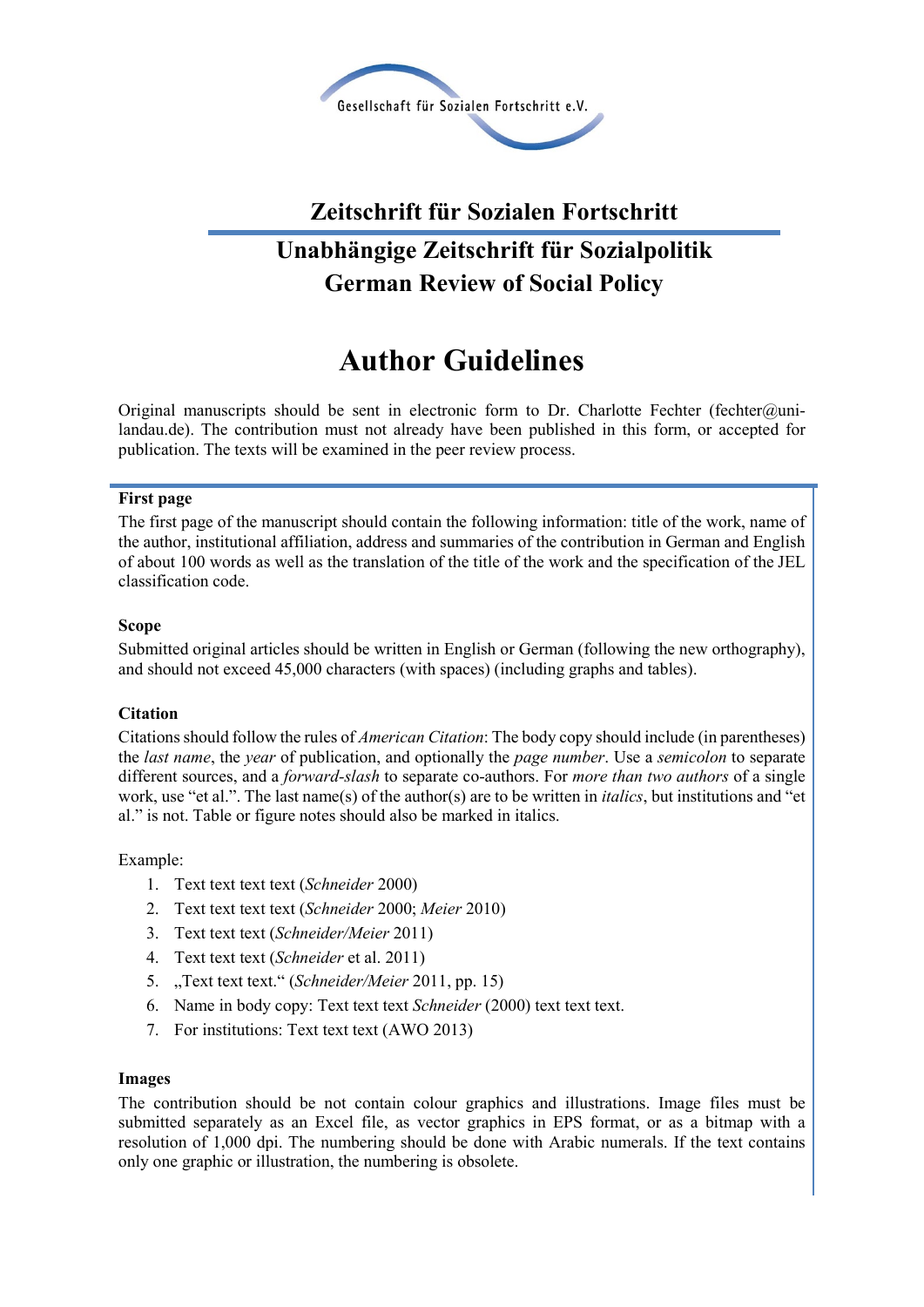#### **Numbering**

The numbering should be done exclusively with Arabic numerals. Please note the point setting:

- 1. Heading
	- 1.1 Subheading
		- 1.1.1 Subheading
		- 1.1.2 Subheading
	- 1.2 Subheading
		- 1.2.1 Subheading
		- 1.2.2 Subheading

#### **Bibliography:**

The *last name* is to be written in italics and separated by a comma from the abbreviated first name. The *first names* are not written in italics. *Institutions* are not written in italics. The *year* is enclosed in parentheses and (where relevant) listed in ascending chronological order. Where there is more than one publication in the same year, an "a", "b", and so on is added. The colon is followed by the *title*, any *subtitles* are separated by a full stop, all other additions are separated by commas. When listing several works of a single author, repeat the name. *Publishers* are not written in italics, and the title follows after a comma. All entries finish with a full stop. *Electronic citations* require the same information and need additionally the location of the online source as well as an accurate access date.

#### **Example:**

*Becker*, U. (1998): Brillen aus Luxemburg und Zahnbehandlung in Brüssel, NZS, S. 359-364. *Becker*, U. (1999): Freizügigkeit in der EU – auf dem Weg vom Begleitrecht zur Bürgerfreiheit, EuR, S. 522-533.

*Becker*, U. (2003): The Challenge of Migration to the Welfare State, in: Benvenisti, E./Nolte, G. (ed.), The Welfare State, Globalization, and International Law, Berlin u.a., S. 1-32.

*Böhm*, R. (2013): Stress – Das unterschätzte Problem frühkindlicher Betreuung, in: Harderthauer, C./Zehetmair, H. (Hrsg.), Bildung braucht Bindung, Argumente und Materialien zum Zeitgeschehen, Nr. 83, München.

Bundesministerium der Finanzen (2011): Gemeindefinanzkommission – Ausgangslage und Ergebnisse; in: Monatsbericht 8.

*Falkner*, G./*Treib*, O./*Hartlapp*, M./*Leiber*, S. (Hrsg.) (2005): Complying with Europe, EU Harmonisation and Soft Law in the Member States, Cambridge.

*Menke*, K./*Klammer*, U. (2017): Mehr Geschlechtergerechtigkeit – weniger soziale Gerechtigkeit? Familienpolitische Reformprozesse in Deutschland aus intersektionaler Perspektive, Sozialer Fortschritt, 66(3-4): S. 213-228.

*Schulz-Nieswandt*, F. (2006): Sozialpolitik und Alter, Stuttgart.

*Schulz-Nieswandt*, F (2010): Wandel der Medizinkultur? Berlin.

*Schulz-Nieswandt*, F (2011a): "Europäisierung" der Sozialpolitik und der sozialen Daseinsvorsorge? Eine kultursoziologische Analyse der Genese einer solidarischen Rechtsgenossenschaft, Berlin.

*Schulz-Nieswandt*, F (2011b): Gesundheitsselbsthilfegruppen und ihre Selbsthilfeorganisationen in Deutschland. Der Stand der Forschung im Lichte der Kölner Wissenschaft von der Sozialpolitik und des Genossenschaftswesens, Baden-Baden.

*Schulz-Nieswandt*, F (2011c): Öffentliche Daseinsvorsorge und Existenzialismus, Baden-Baden.

*Schulz-Nieswandt*, F (2011d): Berufsgenossenschaften und Europarecht. Eine sozialökonomische Analyse, Berlin.

*Schulz-Nieswandt*, F./*Köstler*, U. (2011): Bürgerschaftliches Engagement im Alter, Stuttgart.